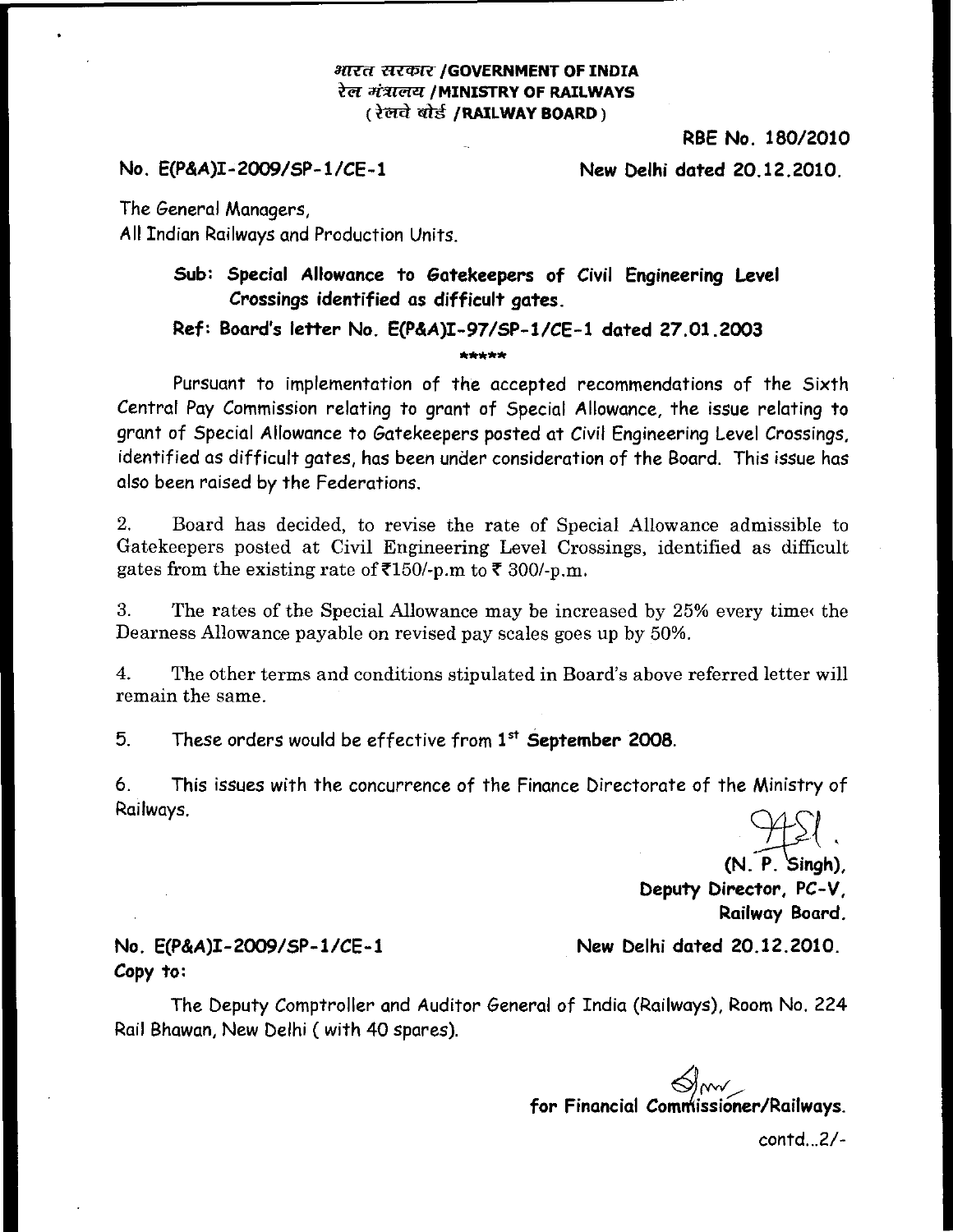### No. E(P&A)I-2009/SP-1/CE-1 New Delhi dated 20.12.2010.

Copy to the FA &CAOs, All Indian Railways & Production Units.

**(N. P Singh), Deputy Director, PC-V, Railway Board.** 

# **No. E(P&A)I-200915P-1/CE-1 New Delhi dated 20.12.2010.**

Copy forwarded to:-

- 1. The General Secretary, AIRF (with 35 spares).
- 2. The General Secretary, NFIR (with 35 spares).
- 3. The Members of the National Council Departmental Council and Secretary, Staff Side, National Council, 13-C, Ferozeshah Road, New Delhi(with 90 spares).
- 4. The Secretary General FROA.
- 5. The Secretary, RBSS, Group 'A' Officers' Assoc. R.No.402, Rail Bhawan (with 5 spares).
- 6. The President, Railway Board Class II Officers' Association.
- 7. The Secretary General, IRPOF, Room No.341-C, Railway Board.
- 8. The President, Indian Railway Class II Officers' Association.
- 9. The Secretary, Railway Board Ministerial Staff Association.
- 10. The Secretary, Railway Board Class IV Staff Association
- 11. The Secretary General, AIRPF Association.
- 12. The General Secretary, All India SC/ST Railway Employees Association, R.No.8, Ground Floor, Rail Bhawan, New Delhi-110001.
- 13. The General Secretary, Retired Railway Employees Welfare Association (Regd.), 490A/16, Gurudwara Raod, Gurgaon.
- 14. The Chief Commissioner of Railway Safety, 16, Ashok Road, Lucknow.

**for Secretary, Railway Board.** 

#### **Copy to :** PS0s/Sr.PP5s/PPSs/PSs/PAs **to :- MR, MSR(M),MSR(A),**

CRB, FC, ME, ML, MM, MS, MT, AM(B), AM(CE), AM(C), AM(C&IS), AM(Elec), AM(F), AM(Plg), AM(Projects), AM(Sig), AM(MS), AM(Mech.), AM(PU), AM(RS), AM(T&C), AM(Telecom), AM(T), AM(Vig), AM(Works), AM(Staff), Adv.(AR), Adv(F), Adv. (Safety), Adv(IR), DG/RHS, DG/RPF, Secretary., ED(Plg.), ED(A), EDF(BC), EDCE(B&S), EDCE(G), EDCE(Plg.), ED(Chg.), ED(CC), ED(C&IS), ED(E&R), EDEE(Dev.),  $EDEE(G)$ ,  $EDEE(RS)$ ,  $EDE$ ,  $EDE(RRB)$ ,  $EDE(N)$ ,  $EDE(Res.)$ ,  $EDF(C)$ ,  $EDF(E)$ ,  $EDF(S)$ ,

Contd.....3/-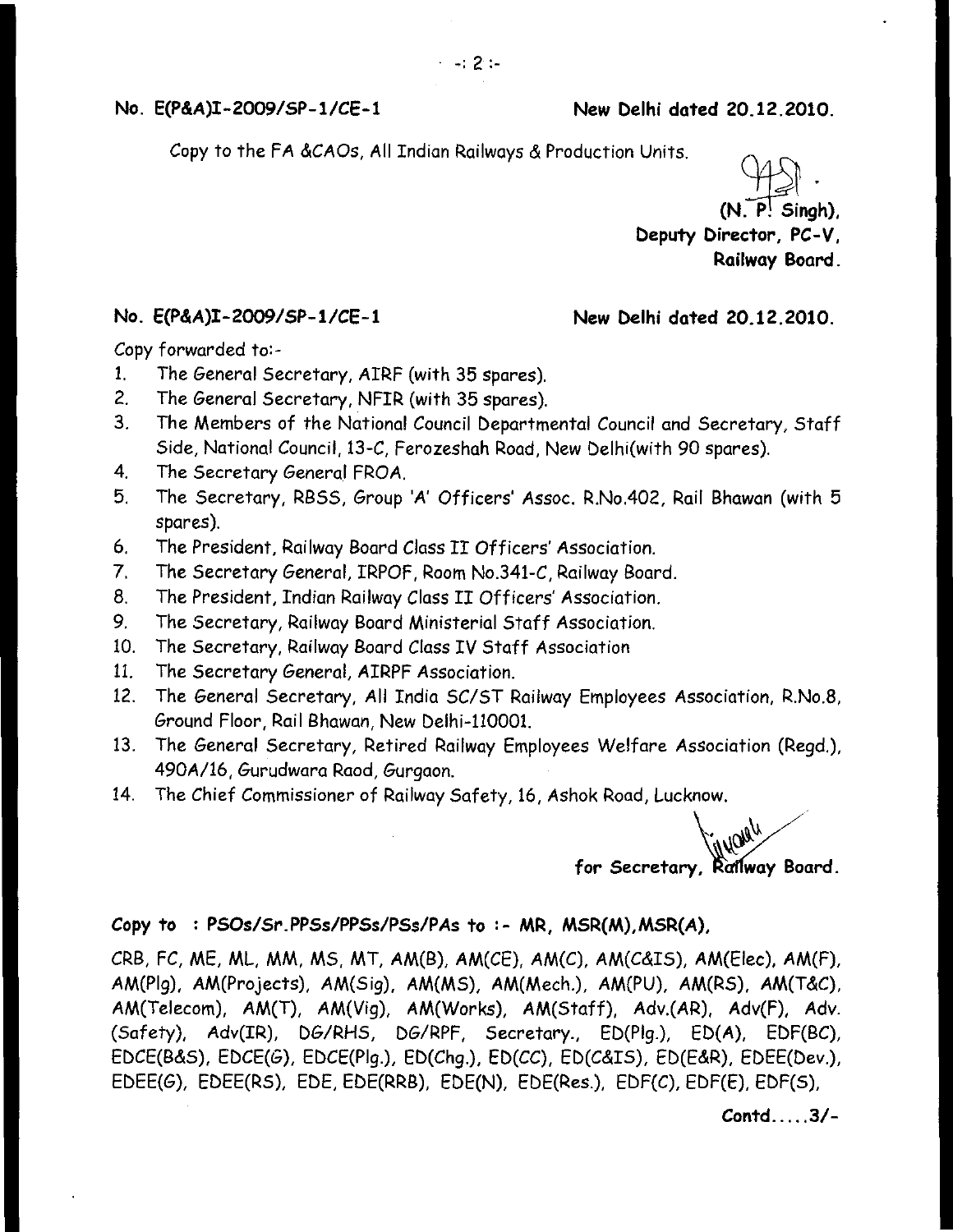EDF(B), EDF(RM), ECIF(X)I, EDF(X)II, ED(H), ED(LM), Eb(MI5), EDE(GC), EDT(MPP), EDME(Chg.), EDME(FR), EDME(Tr.), EDME(TOT), EDME(Dey.), EDME(W), EDPC-I, EDPC-II, ED(PP), ED(Proj.), ED(Proj.)-DMRC, ED(RE), EDRE(S&T), EDRE(5), ED(Safety), ED(Sig), ED(S&E), EDR5(C), EDRS(G), EDR5(P), EDR5(5), EbRS(W), ENID), EDTrack(M), EDTrack(MC), EDTrack(P), ED(T&C), ED(CP), ED(PM), ED(PG), EDT(R), EDTC(FM), EDTT(M), EDTT(FM), EDTT(S), EDV(A), EDV(E), EDV(S), EDV(T),  $ED(W)$ ,  $IG/RPF(HQs)$ ,  $IG/RS$ ,  $JS$ ,  $JS(C)$ ,  $JS(D)$ ,  $JS(E)$ ,  $JS(G)$ ,  $JS(P)$ ,  $DPC-I$  & II, bF(A/Cs), DE(6), DE(N), DPR, JDE(G), JDE(L), JDE(LL), JDE(W), JDF(B), TDE(N), JOE(Res.),D5(0), DS(Parl.), US(A), DDE(DdiA), DDE(P&A), DDE(LR)I, DDF(E)I, DDF(E)II & III, DDE(Rep)I, DDE(Rep)II (with 2 spares), DDE(W), DDPC-VI, DDE(Trg.). PAO,

**Branches ;** Accounts III (with 10 spares), Budget, Budget(Com)I, Cash- I, II, III, Chasing, C&IS, E(P&A) II, ERB-I, ERB-II, ERB-III, ERB -IV, ERB -V & ERB -VI, E(LR)I/II/III, E(RRB), E(Rep)I, E(Rep)II(2 Spares), E(Rep)III, E(MPP), E(W), E(G), E(NG)I & II, E(Coop), E(LL), E(Sports), E(ML), E(SCT)I, II, E(D&A), E(GC), E(GR)I & II  $E(O)$  I, II, III &  $E(O)III(CC)$ ,  $F(E)-I$ , II & III,  $F(E)$  Spi,  $G(Pass)$ ,  $G(Acc.)$ , Issue(D),  $M(L)$ , Parl.), PC-III, IV & V, PC-VI (with 50 spares), Project Cell, PR, Sec.(E) & Sec.(A BE), Sec. (Special) Railway Board.

\*\*\*\*\*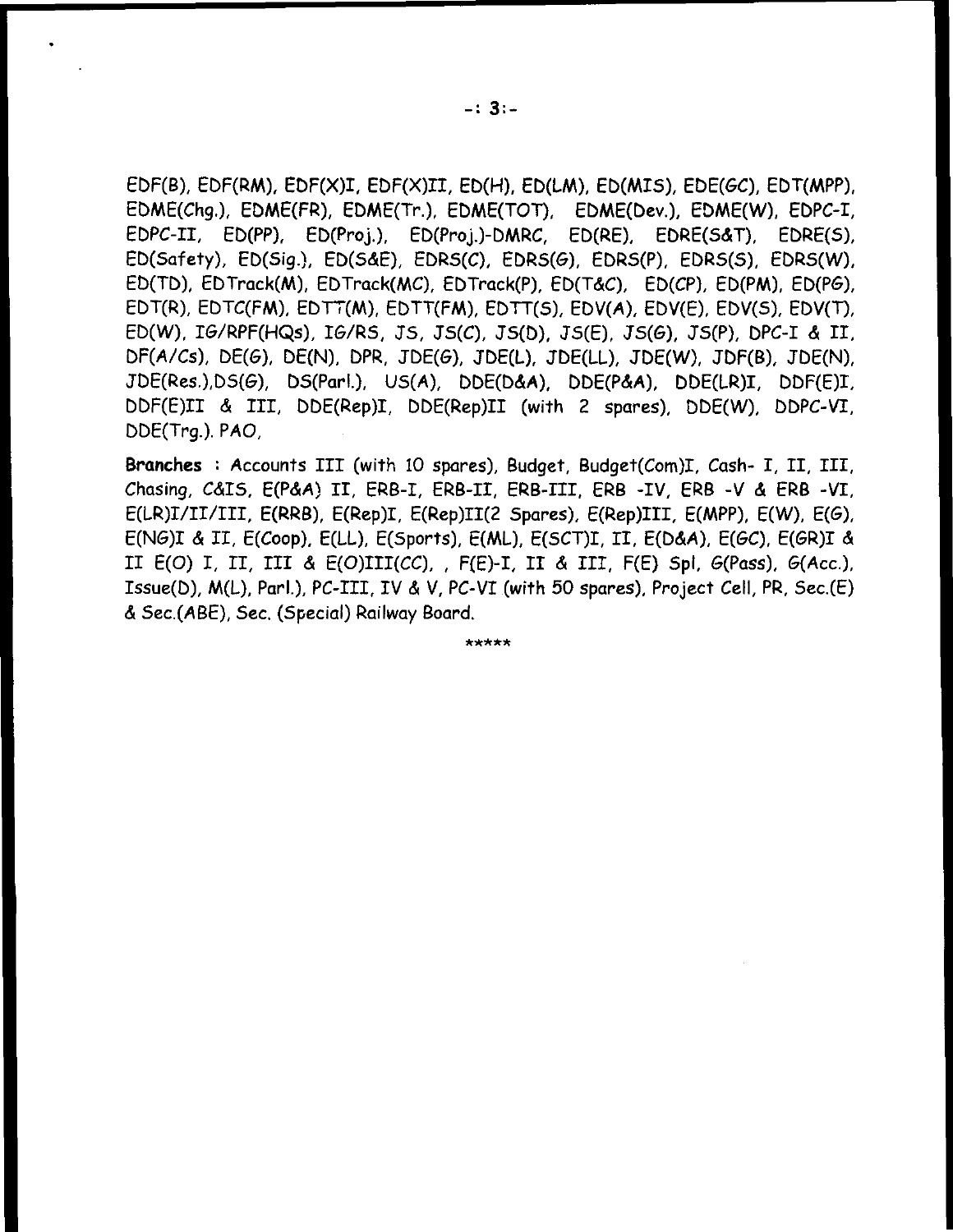### भारत सरकार रेल मंत्रालय (रेलवे बोर्ड)

आर बी ईसं. 180/2010

सं. ई (पी एंड ए)I-2009/एसपी-1/सीई-1

नई दिल्ली, दिनांक 20.12.2010

महाप्रबंधक.

सभी भारतीय रेलें एवं उत्पादन इकाइयां।

विषयः कठिन सिविल इंजीनियरिंग समपार गेटों के गेटकीपरों को विशेष भत्ता ।

संदर्भ: रेलवे बोर्ड का 27.01.2003 के पत्र सं. ई(पी.एंड ए.) ।-97/एसपी-1/सीई-1। \*\*\*\*\*\*\*

विशेष भत्ता प्रदान करने संबंधी छठे केन्द्रीय वेतन आयोग की स्वीकृत सिफारिशों के अनुसरण में सिविल इंजीनियरिंग के कठिन समपार गेटों पर तैनात गेटकीपरों को विशेष भत्ता देने का मामला बोर्ड के विचाराधीन रहा है। यह मामला कर्मचारी फेडरेशनों द्वारा भी उठाया जाता रहा है।

रेलवे बोर्ड ने सिविल इंजीनियरिंग के कठिन समपार गेटों पर तैनात गेटकीपरों को मिलने वाले विशेष 2. भत्ते की वर्तमान दर ₹ 150/- प्रतिमाह को संशोधित कर ₹ 300/- प्रतिमाह करने का विनिश्चय किया है।

संशोधित वेतनमान में देय महंगाई भत्ता 50% तक पहुंचने पर भत्ते की दर को हर बार 25% तक बढ़ा 3. दिया जाएगा।

बोर्ड के उपर्युक्त पत्र में अनुबद्ध नियम एवं शर्ते अपरिवर्तित रहेंगी।  $\overline{4}$ .

5. ये आदेश दिनांक 1 सितंबर, 2008 से प्रभावी होंगे।

6. इसे रेल मंत्रालय के वित्त निदेशालय की सहमति से जारी किया जा रहा है l

 $\sum nM$ 

(निर्भय प्रताप सिंह) उप निदेशक, वेतन आयोग- ${\bf V}$ रेलवे बोडे

नई दिल्ली, दिनांक 20.12.2010

नई दिल्ली, दिनांक 20.12.2010

प्रतिलिपि प्रेषित:

- 1. प्रधान लेखा परीक्षक, सभी भारतीय रेलें।
- 2. भारत के उपनियंत्रक एवं महालेखा परीक्षक (रेलें) कमरा नं. 224, रेल भवन, नई दिल्ली (40 अतिरिक्त प्रतियों सहित)।

कते वित्त आयक्ते, रेलें

सं. ई (पी एंड ए)I-2009/एसपी-1/सीई-1

सं. ई (पी एंड ए)I-2009/एसपी-1/सीई-1

प्रतिलिपिः विस एवं मुलेधि, सभी भारतीय रेलें एवं उत्पादन इकाइयों को प्रेषित।

 $\sum_{i=1}^{n}$ 

(निर्भय प्रताप सिंह) उप निदेशक, वेतन आयोग- ${\bf V}$ रेलवे बोर्ड